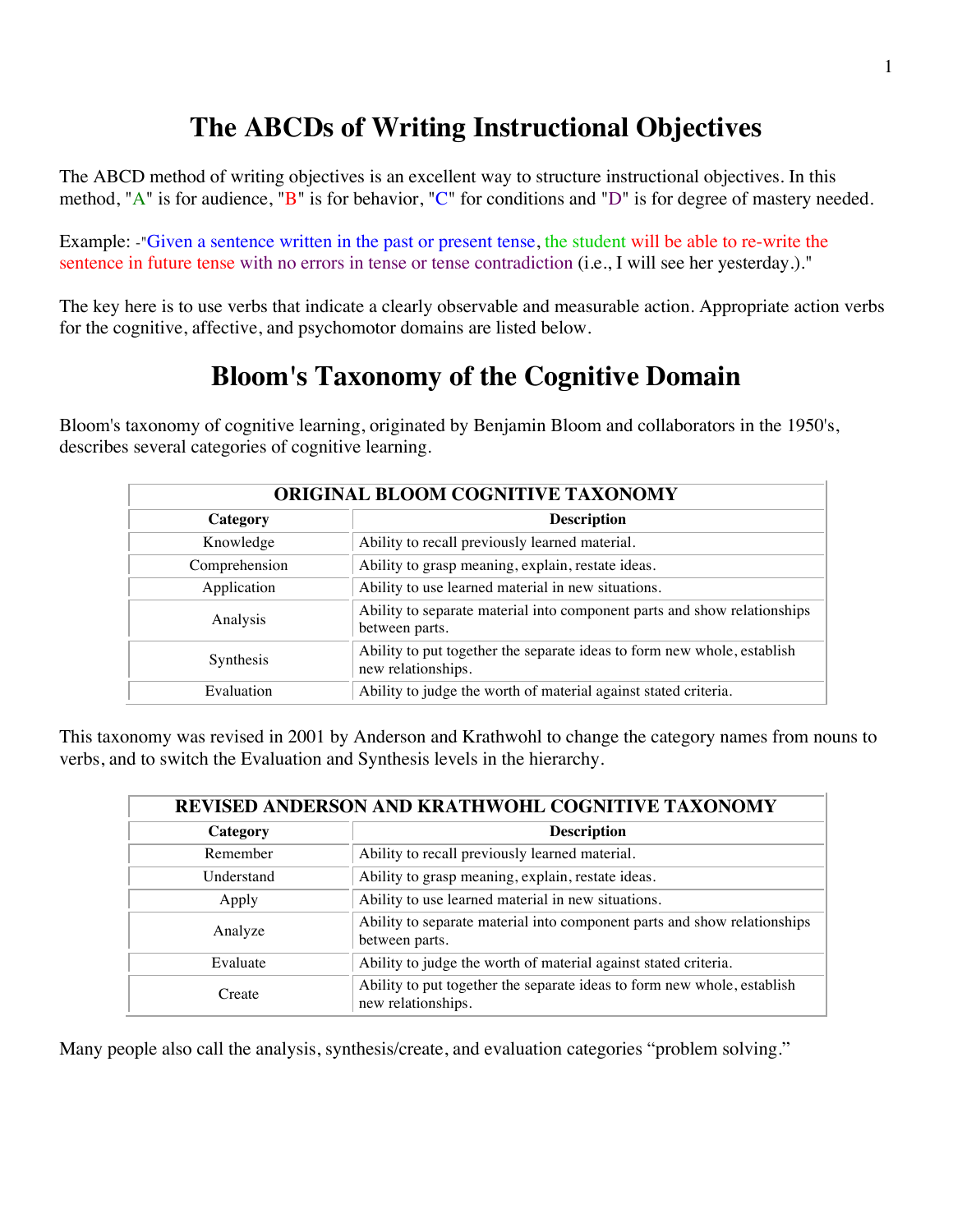| Remember  | <b>Understand</b> | <b>Apply</b>   | <b>Analyze</b> | <b>Evaluate</b> | <b>Create</b> |
|-----------|-------------------|----------------|----------------|-----------------|---------------|
| Define    | Choose            | Apply          | Analyze        | Appraise        | Arrange       |
| Identify  | Cite examples     | Demonstrate    | Appraise       | Assess          | Assemble      |
| List      | of                | Dramatize      | Calculate      | Choose          | Collect       |
| Name      | Demonstrate       | Employ         | Categorize     | Compare         | Compose       |
| Recall    | use of            | Generalize     | Compare        | Critique        | Construct     |
| Recognize | Describe          | Illustrate     | Conclude       | Estimate        | Create        |
| Record    | Determine         | Interpret      | Contrast       | Evaluate        | Design        |
| Relate    | Differentiate     | Operate        | Correlate      | Judge           | Develop       |
| Repeat    | between           | Operationalize | Criticize      | Measure         | Formulate     |
| Underline | Discriminate      | Practice       | Deduce         | Rate            | Manage        |
|           | <b>Discuss</b>    | Relate         | Debate         | Revise          | Modify        |
|           | Explain           | Schedule       | Detect         | Score           | Organize      |
|           | <b>Express</b>    | Shop           | Determine      | Select          | Plan          |
|           | Give in own       | Use            | Develop        | Validate        | Prepare       |
|           | words             | Utilize        | Diagram        | Value           | Produce       |
|           | Identify          | Initiate       | Differentiate  | Test            | Propose       |
|           | Interpret         |                | Distinguish    |                 | Predict       |
|           | Locate            |                | Draw           |                 | Reconstruct   |
|           | Pick              |                | conclusions    |                 | Set-up        |
|           | Report            |                | Estimate       |                 | Synthesize    |
|           | Restate           |                | Evaluate       |                 | Systematize   |
|           | Review            |                | Examine        |                 | Devise        |
|           | Recognize         |                | Experiment     |                 |               |
|           | Select            |                | Identify       |                 |               |
|           | Tell              |                | Infer          |                 |               |
|           | Translate         |                | Inspect        |                 |               |
|           | Respond           |                | Inventory      |                 |               |
|           | Practice          |                | Predict        |                 |               |
|           | Simulates         |                | Question       |                 |               |
|           |                   |                | Relate         |                 |               |
|           |                   |                | Solve          |                 |               |
|           |                   |                | Test           |                 |               |
|           |                   |                | Diagnose       |                 |               |

### **ACTION VERBS APPROPRIATE FOR EACH LEVEL OF BLOOM'S/ANDERSON & KRATHWOHL'S TAXONOMY**

#### **References**

Anderson, L.W., & Krathwohl (Eds.). (2001). *A Taxonomy for Learning, Teaching, and Assessing: A Revision of Bloom's Taxonomy of Educational Objectives*. New York: Longman.

Bloom, B.S. and Krathwohl, D. R. (1956). *Taxonomy of Educational Objectives: The Classification of Educational Goals, by a committee of college and university examiners. Handbook I: Cognitive Domain*. NY, NY: Longmans, Green.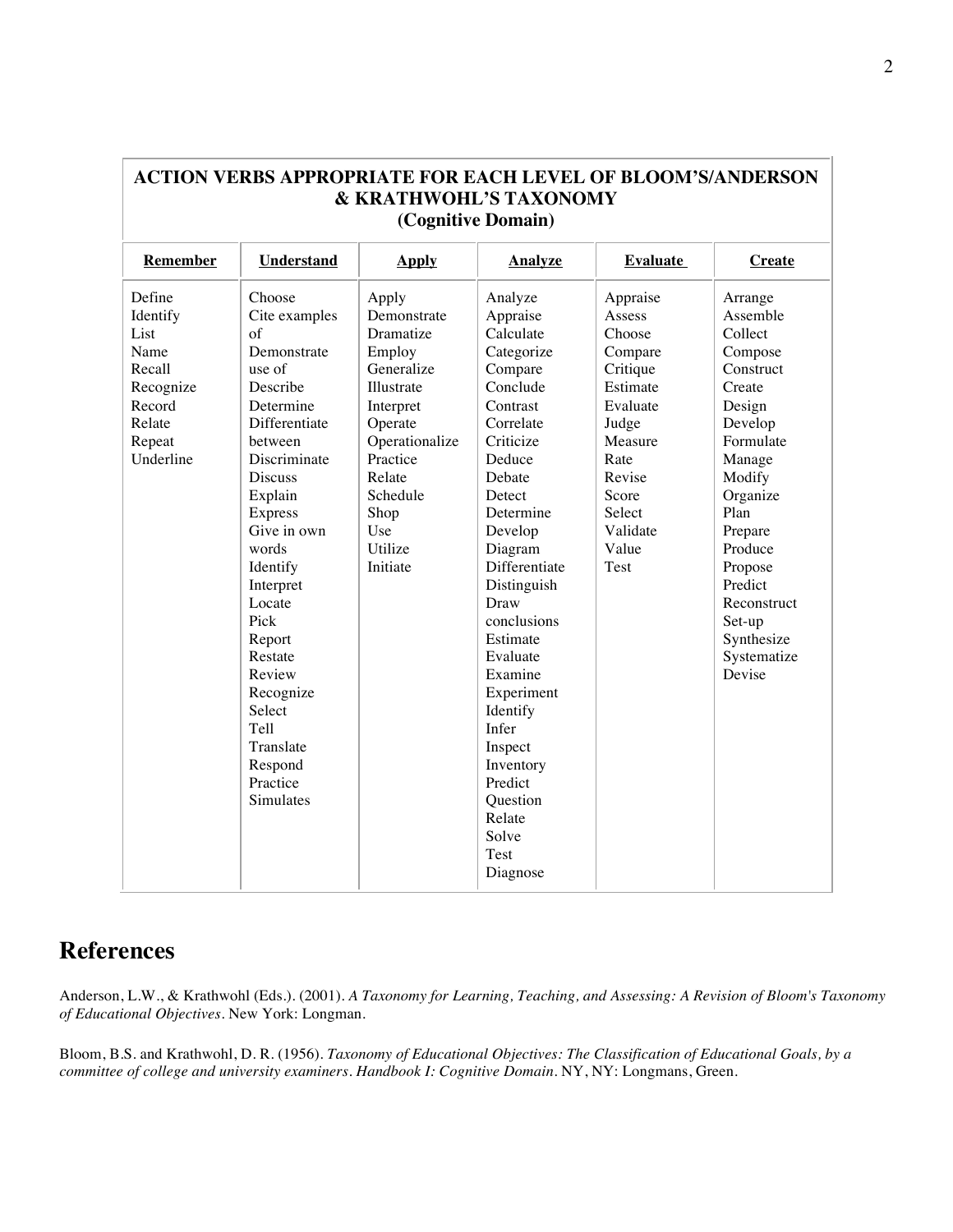## **Krathwohl and Bloom's Taxonomy of the Affective Domain**

Krathwohl and Bloom's 1964 taxonomy of the affective domain describes several categories of affective learning.

| <b>AFFECTIVE TAXONOMY</b>    |                                                                                                                        |                                                                                                                                 |  |
|------------------------------|------------------------------------------------------------------------------------------------------------------------|---------------------------------------------------------------------------------------------------------------------------------|--|
| Level                        | <b>Definition</b>                                                                                                      | <b>Example</b>                                                                                                                  |  |
| Receiving                    | Being aware of or attending to something in the<br>environment.                                                        | Individual reads a book passage about civil rights.                                                                             |  |
| Responding                   | Showing some new behaviors as a result of<br>experience.                                                               | Individual answers questions about the book, reads<br>another book by the same author, another book about<br>civil rights, etc. |  |
| Valuing                      | Showing some definite involvement or<br>commitment.                                                                    | The individual demonstrates this by voluntarily<br>attending a lecture on civil rights.                                         |  |
| Organization                 | Integrating a new value into one's general set of<br>values, giving it some ranking among one's general<br>priorities. | The individual arranges a civil rights rally.                                                                                   |  |
| Characterization by<br>Value | Acting consistently with the new value.                                                                                | The individual is firmly committed to the value,<br>perhaps becoming a civil rights leader.                                     |  |

| <b>ACTION VERBS APPROPRIATE FOR EACH LEVEL OF</b><br><b>KRATHWOHL &amp; BLOOM'S TAXONOMY</b><br>(Affective Domain) |                                                                                 |                                              |                                                                                |                                     |
|--------------------------------------------------------------------------------------------------------------------|---------------------------------------------------------------------------------|----------------------------------------------|--------------------------------------------------------------------------------|-------------------------------------|
| Receiving                                                                                                          | <b>Responding</b>                                                               | <b>Valuing</b>                               | Organization                                                                   | <b>Characterization</b><br>by Value |
| Accept<br>Attend<br>Develop<br>Recognize                                                                           | Complete<br>Comply<br>Cooperate<br><b>Discuss</b><br>Examine<br>Obey<br>Respond | Accept<br>Defend<br>Devote<br>Pursue<br>Seek | Codify<br>Discriminate<br>Display<br>Order<br>Organize<br>Systematize<br>Weigh | Internalize<br>Verify               |

#### **References**

Krathwohl, D.R., Bloom, B.S. and Masia, B. B. (1964).*Taxonomy of educational objectives, Book II. Affective domain.* New York, NY. David McKay Company, Inc.

 $\overline{\phantom{0}}$